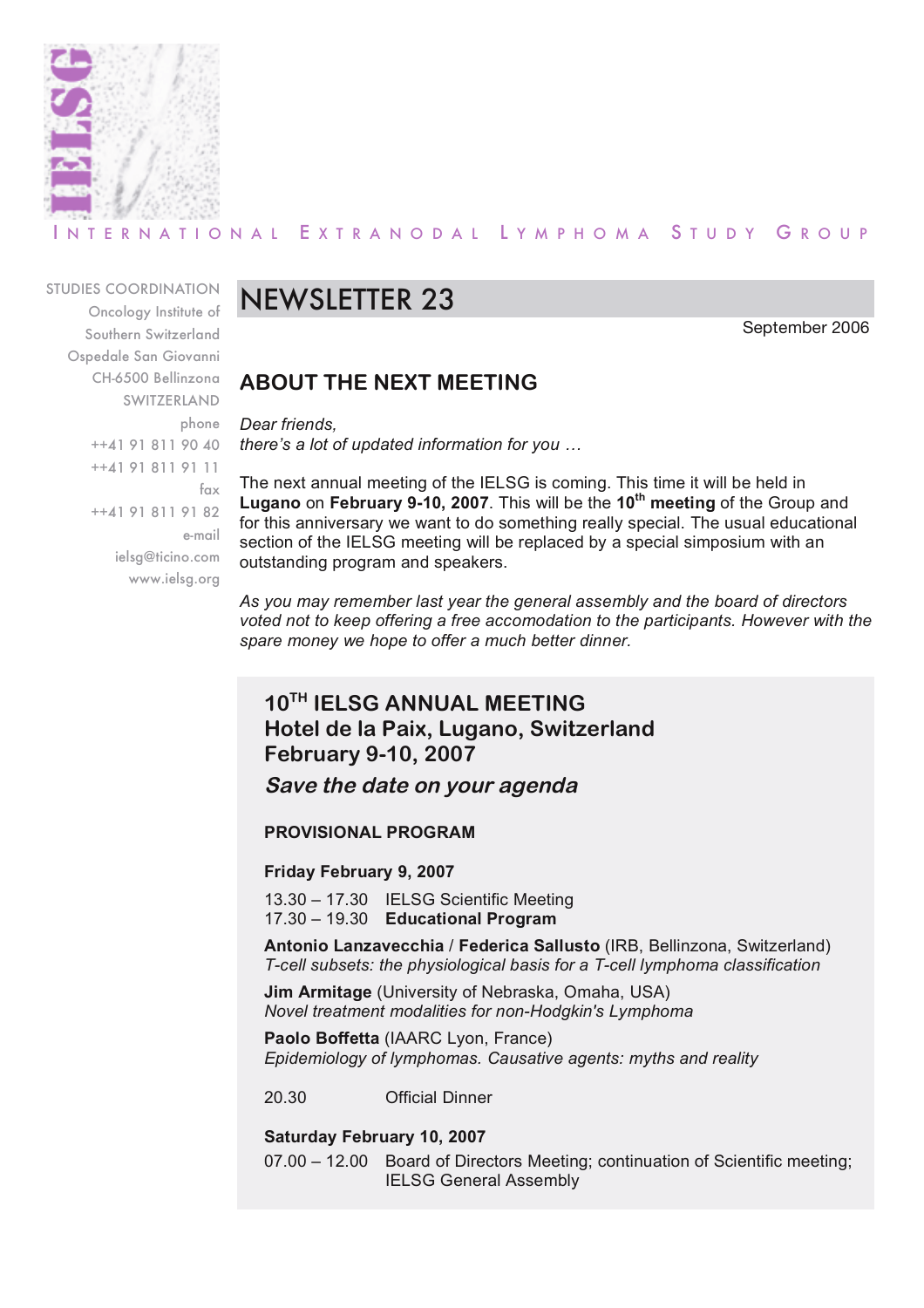### **IELSG 19: THE STUDY IS OPEN AGAIN**

#### **IELSG 19. MULTICENTER RANDOMIZED TRIAL OF CHLORAMBUCIL VERSUS CHLORAMBUCIL PLUS RITUXIMAB VERSUS RITUXIMAB IN MALT LYMPHOMA**

The initial aim of the study was to assess the therapeutic activity and safety of the combination of Chlorambucil and Rituximab in MALT lymphomas and to determine whether the addition of Rituximab to Chlorambucil would improve the outcome of MALT lymphomas in comparison to Chlorambucil alone. Patients eligible for the study include: MALT lymphoma patients with localised disease at any site who do not respond to local therapy, H.pylori-negative gastric lymphomas or those who failed antibiotic therapy, and patients with disseminated or multifocal MALT lymphoma at any extranodal site.

Because of the excellent and fast recruitment, after the accrual of 250 patients **an amendment was prepared to add a third arm** (namely, Rituximab alone). Such an amendment **has already been approved by the Swiss and Italian authorities** (the study is currently again open in Switzerland and Italy) and its approval is pending in other EU countries.

**Patient randomisation is active** for all centres which have got the EC / IRB approval for the amended protocol.

### **OTHER OLD AND NEW IELSG STUDIES**

#### **IELSG 26. CLINICOPATHOLOGIC STUDY OF PRIMARY MEDIASTINAL B-CELL LYMPHOMA**

This prospective multi-centre cohort study has been designed to investigate the diagnostic and prognostic utility of PET scan in primary mediastinal lymphoma. Aims of the study are the determination of response rate on PET scanning following initial chemo-immunotherapy and a systematic analysis of the phenotype and molecular characteristics of Primary Mediastinal Large B-cell Lymphoma. Central review of all pathology will be carried out with storage of fresh frozen biopsy material wherever possible. PET scans will be performed at the start of chemotherapy and at its conclusion, with central review of the images for quality control. Patients will receive one of the standard chemo-immunotherapy protocols currently in use for diffuse large B-cell lymphoma (i.e., R-CHOP-21, R-CHOP-14,R-MACOP-B, R-VACOP-B, R-ACVBP). Consolidation radiotherapy to the mediastinum will be carried out according to the local protocol of the treating centre. **Approval from regulatory agencies, in countries where this is required for a "non-experimental" study, is pending. Hopefully, the study will soon be open for patient accrual**.

#### **IELSG 27. A CLINICO-PATHOLOGICAL PHASE II STUDY WITH TRANSLATIONAL ELEMENTS TO INVESTIGATE THE POSSIBLE INFECTIVE CAUSES OF MALT LYMPHOMA OF THE OCULAR ADNEXA**

Recent studies from northern Italy provided evidence for an association between C. psittaci infection and ocular adnexal MALT lymphoma but this finding was not confirmed by studies conducted in other geographic areas. The purpose of this novel IELSG study is to further investigate this relationship and explore the possible indications for treatment of ocular adnexal MALT lymphoma with antibiotics alone. **Approval from regulatory agencies is pending. Hopefully, the study will soon be open for patient accrual**.